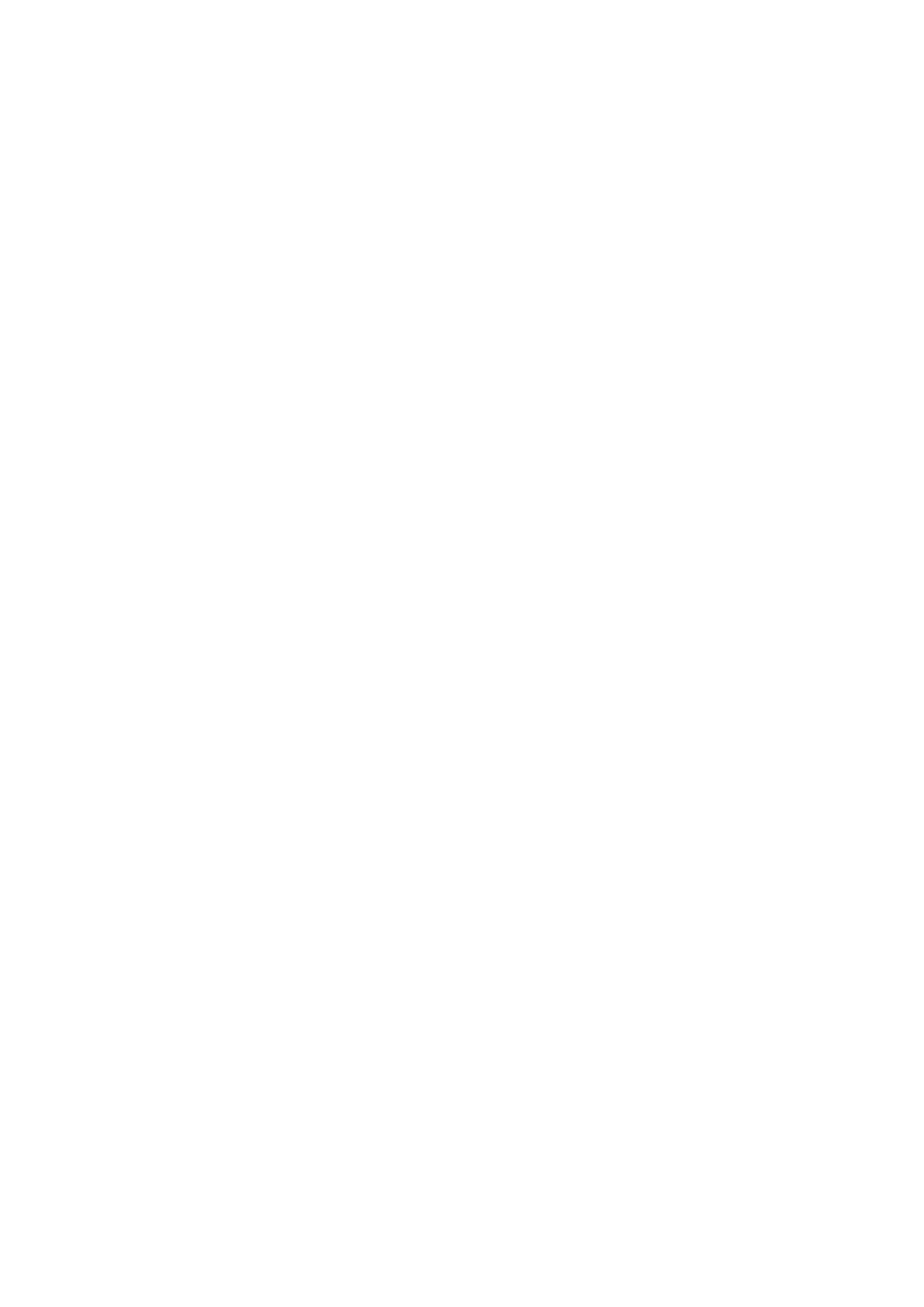# **TABLE OF CONTENTS 30 OCTOBER 2019**

| <b>Business</b> | Page No. |
|-----------------|----------|
|                 |          |

| Page No. |  |
|----------|--|
|----------|--|

| 1. |     | <b>Meeting Conduct</b>                                                                                                                                        | 5              |
|----|-----|---------------------------------------------------------------------------------------------------------------------------------------------------------------|----------------|
|    |     | 1.1 Kaikaranga                                                                                                                                                | 5              |
|    |     | 1.2 Karakia                                                                                                                                                   | 5              |
|    |     | 1.3 Chief Executive's Welcome                                                                                                                                 | 5              |
|    |     | 1.4 Apologies                                                                                                                                                 | 5              |
|    |     | 1.5 Declaration of the Mayor Elect                                                                                                                            | 5              |
|    |     | 1.6 Declaration of Councillors Elect                                                                                                                          | 5              |
|    |     | Motukairangi/Eastern Ward<br>Paekawakawa/Southern Ward<br><b>Pukehinau/Lambton Ward</b><br><b>Takapū/Northern Ward</b><br><b>Wharangi/Onslow-Western Ward</b> |                |
|    |     | 1.7 General Explanation                                                                                                                                       | 5              |
|    |     | 1.8 Mayor's Opening Speech                                                                                                                                    | 5              |
|    |     | 1.9 Appointment of Deputy Mayor                                                                                                                               | 5              |
|    |     | 1.10 Committee Structure, Chairpersons and Membership                                                                                                         | 5              |
| 2. |     | <b>General Business</b>                                                                                                                                       | $\overline{7}$ |
|    | 2.1 | Fixing of the Date and Time of the First Meeting of the<br>Council for 2019/2022 Triennium<br><b>Presented by Mayor Foster</b>                                | $\overline{7}$ |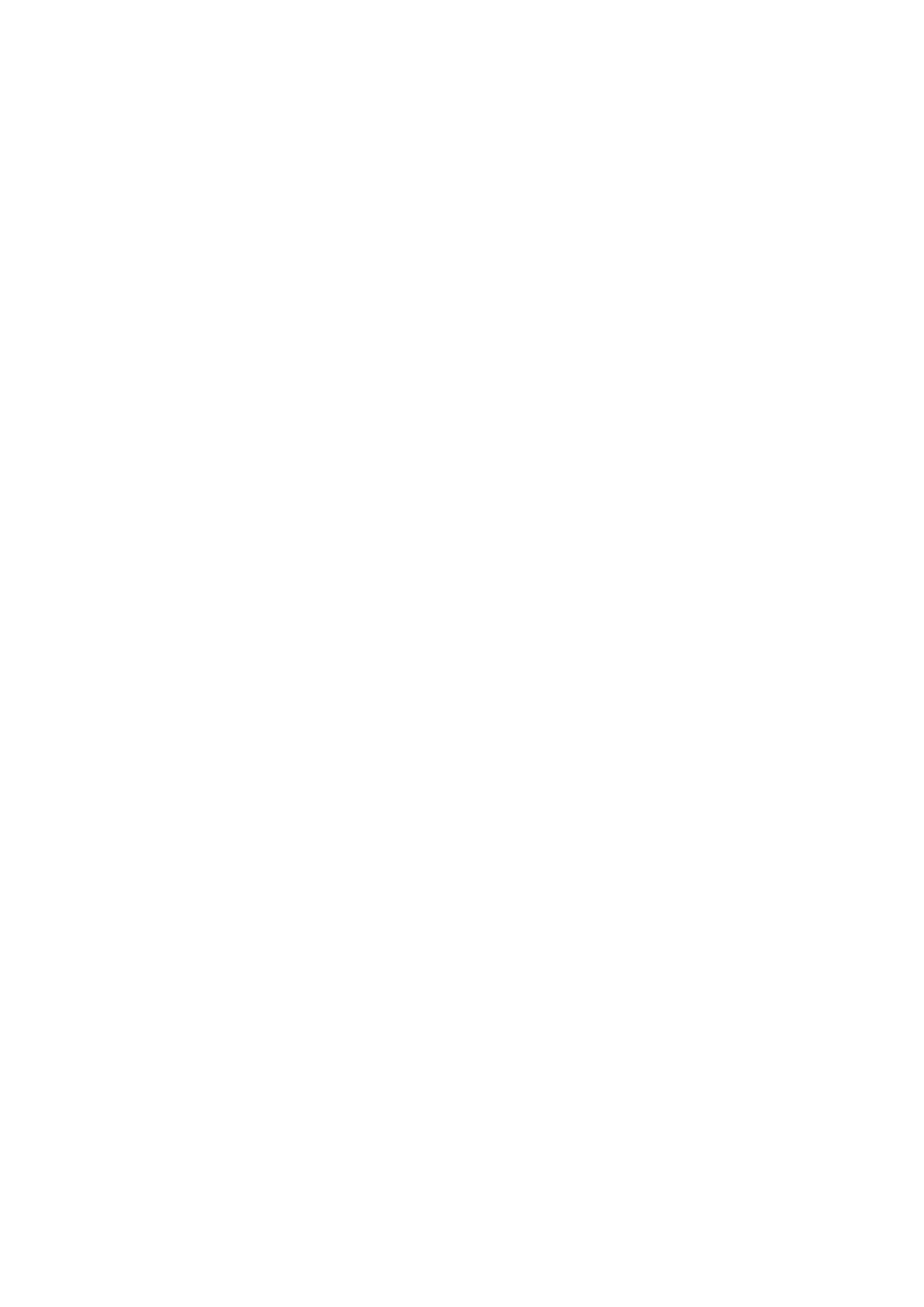### <span id="page-4-0"></span>**1. Meeting Conduct**

#### **1.1 Kaikaranga**

#### **1.2 Karakia**

#### <span id="page-4-1"></span>**1. 3 Chief Executive's Welcome**

The Chief Executive will open the meeting and welcome those present.

#### **1. 4 Apologies**

The Chief Executive will announce apologies received, if any.

#### <span id="page-4-2"></span>**1. 5 Declaration by the Mayor Elect**

The Chief Executive will invite the Mayor Elect to make his declaration.

#### <span id="page-4-3"></span>**1. 6 Declaration of Councillors Elect**

The Mayor will invite councillors to make their declarations, in the following order:

- 1. Motukairangi/Eastern Ward
- 2. Paekawakawa/Southern Ward
- 3. Pukehīnau/Lambton Ward
- 4. Takapū/Northern Ward
- 5. Wharangi/Onslow-Western Ward

#### <span id="page-4-4"></span>**1. 7 General Explanation**

The Chief Executive will provide a general explanation about the elected members' legal responsibilities under various pieces of legislation.

#### <span id="page-4-5"></span>**1. 8 Mayor's Opening Speech**

The Mayor will give his opening speech.

#### **1. 9 Appointment of Deputy Mayor**

The Mayor, under section 41A of the Local Government Act 2002, will appoint a councillor as Deputy Mayor of Wellington City Council for the 2019/2022 triennium.

#### **1. 10Committee Structure, Chairpersons and Membership**

The memorandum on Committee Structure, Chairpersons and Membership will be circulated separately.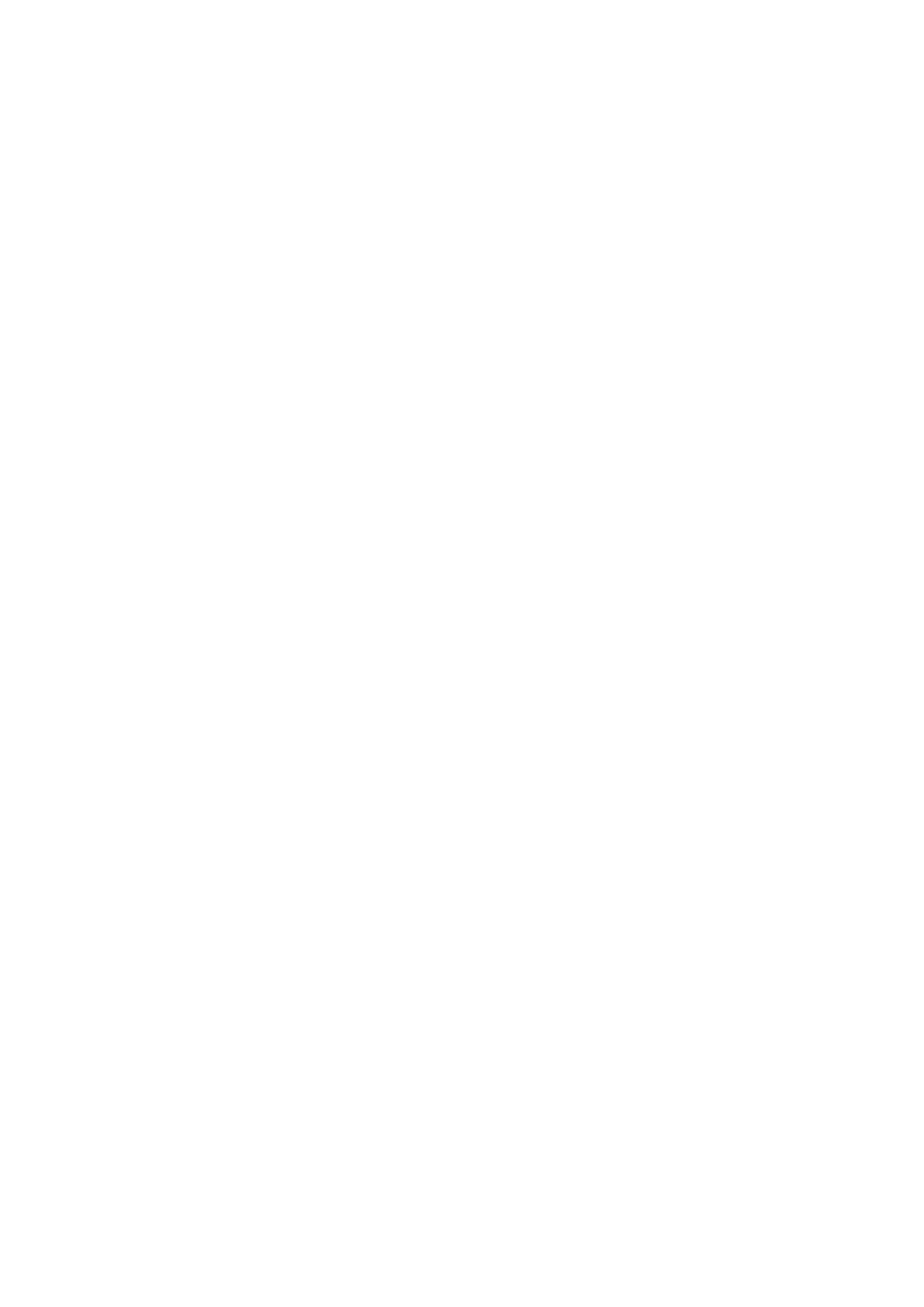## <span id="page-6-1"></span><span id="page-6-0"></span>**2. General Business**

# **FIXING OF THE DATE AND TIME OF THE FIRST MEETING OF THE COUNCIL FOR 2019/2022 TRIENNIUM**

### **Purpose**

1. This report recommends the setting of dates for the first two ordinary Council meetings of the 2019/2022 triennium.

### **Recommendation/s**

That the Council:

- 1. Receive the information.
- 2. Agree that the first two meetings of the Council for the 2019/2022 triennium be held on Wednesday 20 November 2019 and Wednesday 11 December 2019 at 9:30 am.

### **Background**

2. Schedule 7 Part 1 of the Local Government Act 2002 requires that Council, at its inaugural meeting following a triennial general election, fix the date and time of the first meeting of the local authority.

### **Discussion**

- 3. A report recommending a schedule of Council and Committee meeting dates for the 2019/2022 triennium will be submitted for adoption at a later council meeting.
- 4. In the meantime it is recommended that the first two council meeting dates for the 2019/2022 triennium be held on Wednesday 20 November 2019 and Wednesday 11 December 2019 at 9:30 am.

### **Next Actions**

5. Wellington City Council Democracy Services will prepare a schedule of Council and Committee meeting dates for the 2019/2022 triennium and submit it to the next Council meeting for adoption.

### **Attachments**

Nil

| Author     | Cyrus Frear, Senior Democracy Advisor               |
|------------|-----------------------------------------------------|
| Authoriser | Stephen McArthur, Director, Strategy and Governance |